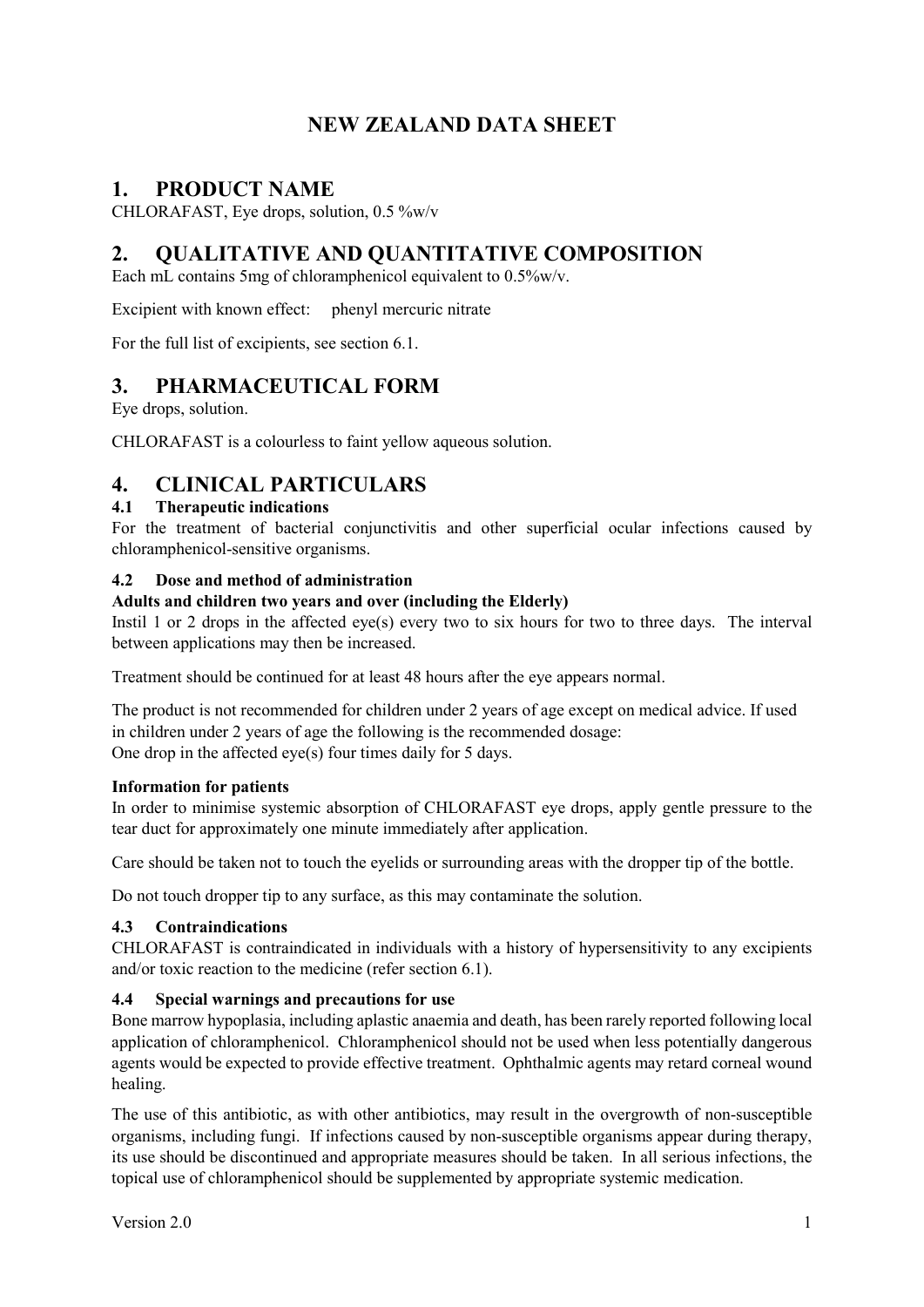Contact lenses should be removed during the period of treatment.

This product is not intended for long term treatment of dry eye syndrome.

#### **4.5 Interaction with other medicines and other forms of interaction**

Chymotrypsin may be inhibited if given simultaneously with chloramphenicol.

No specific interactions or incompatibilities with other opthalmically administered medicines are known.

### **4.6 Fertility, pregnancy and lactation**

#### **Pregnancy Category A**

Chloramphenicol enters the foetal circulation, and if given to the mother shortly before parturition, may cause the *gray baby syndrome*, with cyanosis and hypothermia, owing to the limited glucoronidating capacity of the newborn infant's liver. Chloramphenicol treatment should, therefore, be avoided during the last week before parturition.

### **Fertility**

Excipients containing boron have been shown to cause reduced fertility and effects on embryofoetal development in animal studies and this appears to be dose related. The relevance of this to humans is uncertain.

#### **Use in Lactation**

Chloramphenicol is distributed into breastmilk, and if given to the mother whilst breastfeeding, may cause the *gray baby syndrome*, with cyanosis and hypothermia, owing to the limited glucoronidating capacity of the newborn infant's liver. Chloramphenicol treatment should, therefore, be avoided during breast feeding.

#### **4.7 Effects on ability to drive and use machines**

May cause transient blurring of vision on instillation. Patients should be warned not to drive or operate machines unless vision is clear.

#### **4.8 Undesirable effects**

Blood dyscrasias have been reported in association with the use of chloramphenicol (see section 4.4 Special warnings and precautions for use).

Chloramphenicol is absorbed systemically from the eye, and toxicity has been reported following chronic exposure. Dose related toxicity following a single ocular exposure is unlikely.

Local irritation with the ophthalmic form may include subjective symptoms of itching or burning.

More serious side effects such as angioneurotic oedema; anaphylaxis, urticaria, fever, vesicular and maculopapular dermatitis have been reported in patients sensitive to chloramphenicol and are causes for discontinuing the medication. Similar sensitivity reactions to other materials in topical preparations also may occur.

#### **Reporting of suspected adverse reactions**

Reporting suspected adverse reactions after authorisation of the medicine is important. It allows continued monitoring of the benefit/risk balance of the medicine. Healthcare professionals are asked to report any suspected adverse reactions <https://nzphvc.otago.ac.nz/reporting/>

#### **4.9 Overdose**

Accidental ingestion of the medicine is unlikely to cause any toxicity due to low content of antibiotic. Each mL of CHLORAFAST eye drops contains 19 mg of borax/boric acid as buffer and if accidentally ingested by infants or young children, the National Poisons Centre should be contacted. It is advisable to keep medication out of reach of children.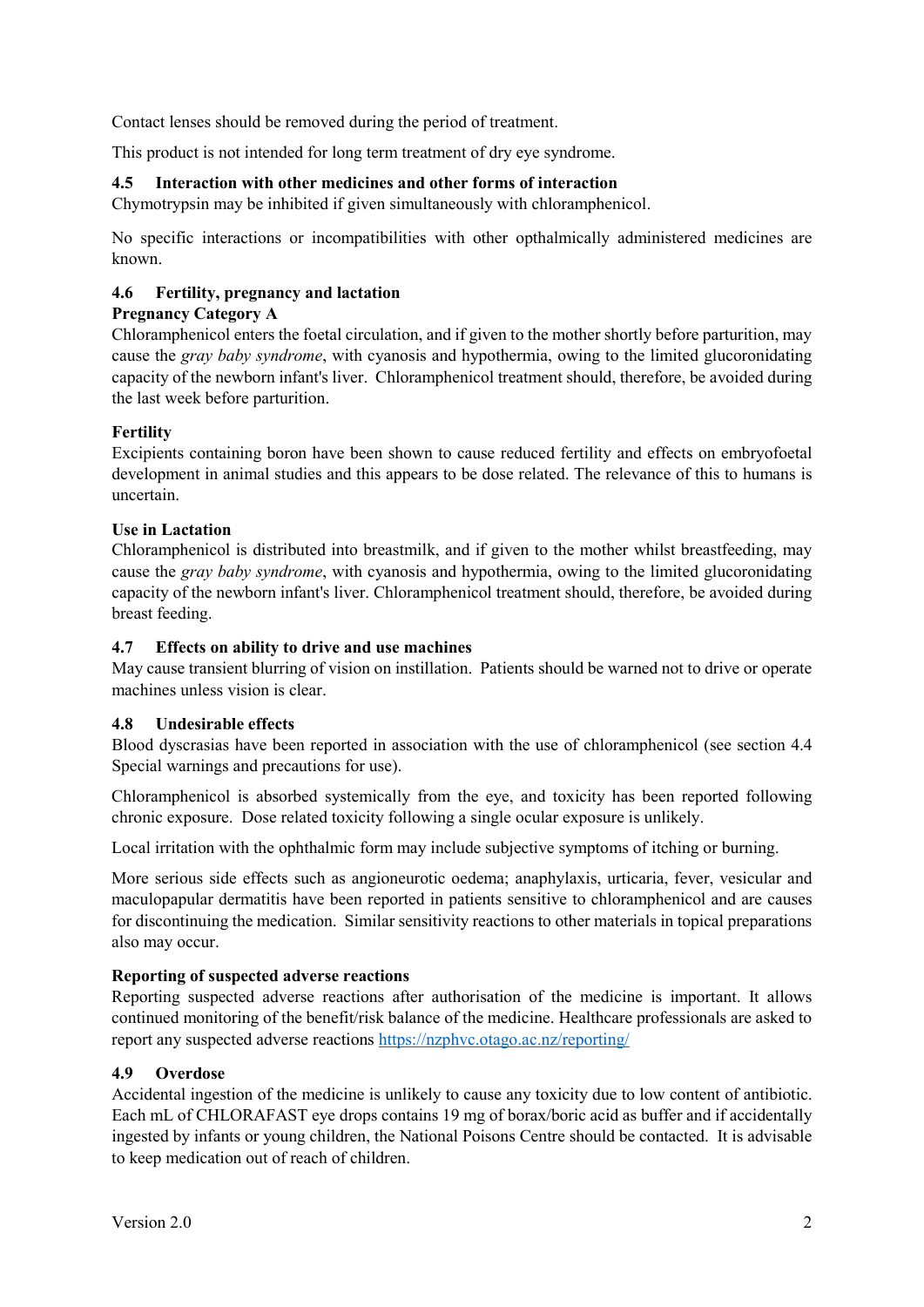## **Treatment**

If irritation, pain, swelling, lacrimation or photophobia occur after undesired eye contact, the exposed eye(s) should be irrigated with copious amounts of room temperature water for at least 15 minutes. If symptoms persist after 15 minutes of irrigation, an ophthalmological examination should be considered.

For advice on management of overdose please contact the National Poisons Centre on 0800 POISON (0800 764766).

## **5. PHARMACOLOGICAL PROPERTIES**

### **5.1 Pharmacodynamic properties**

Pharmacotherapeutic group: Ophthalmologicals, Anti-infectives, Antibiotics, ATC code: S01AA01

Chloramphenicol is a broad spectrum antibiotic which acts through the inhibition of bacterial protein synthesis by preventing attachment of aminoacyl transfer RNA to its acceptor site on the ribosome. It is bacteriostatic and is effective against a wide range of Gram-positive and Gram-negative bacteria, as well as some other organisms.

### **5.2 Pharmacokinetic properties**

Chloramphenicol is readily absorbed from the gastro-intestinal tract when given orally and is widely distributed in body tissues and fluids.

Chloramphenicol is excreted mainly in the urine but only 5 to 10% of an oral dose appears unchanged; the remainder is inactivated in the liver, mostly by conjugation with glucuronic acid.

Following instillation into the eye the levels in the aqueous humor are in the same order as seen following oral administration with levels in the region 5mcg/mL being seen after repeated applications of 0.5% drops in humans.

### **5.3 Preclinical safety data**

No information available.

## **6. PHARMACEUTICAL PARTICULARS**

### **6.1 List of excipients**

Phenyl mercuric nitrate (0.002% w/v), Borax, Boric acid and Water for Injection.

### **6.2 Incompatibilities**

Not applicable.

### **6.3 Shelf life**

Shelf life: 2 years.

Discard contents 28 days after first opening the bottle.

#### **6.4 Special precautions for storage**

Before opening: Store between 2°C and 8°C. Refrigerate, do not freeze. Protect from light.

After opening: Store below 25°C. Protect from light.

#### **6.5 Nature and contents of container**

Plastic dropper bottles with a polystyrene cap. Each bottle has a fill volume of 10 mL.

#### **6.6 Special precautions for disposal** None.

# **7. MEDICINE SCHEDULE**

Pharmacist Only Medicine